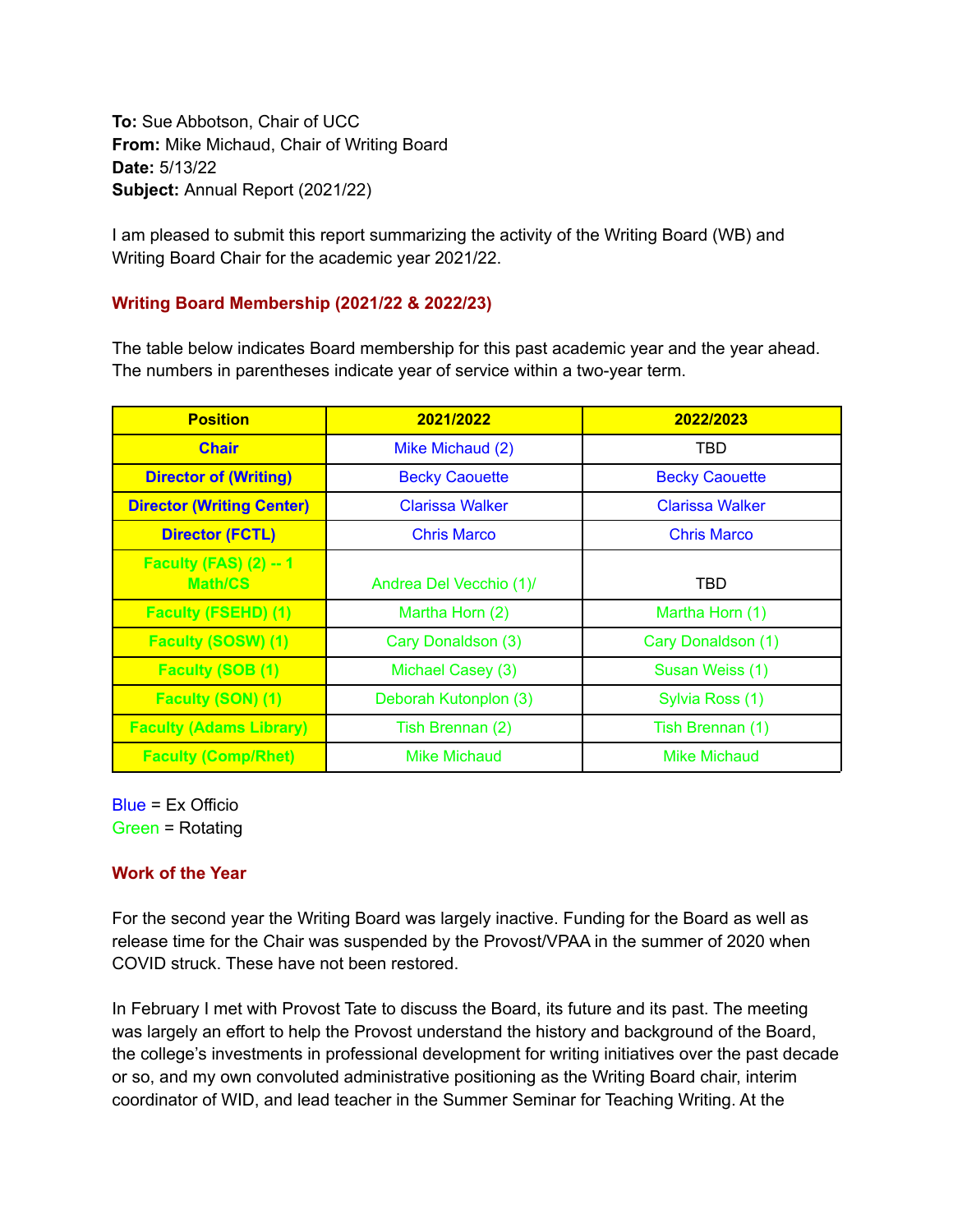meeting I identified two goals for the Board going forward:

- 1. to assume responsibility for the college's Writing in the Disciplines requirement;
- 2. to initiate a conversation about external funding for the years to come.

Following this meeting, I submitted a proposal to the Writing Board to reconstitute the board as the Writing in the Disciplines Committee, in order to align our mission more clearly with a recognized cross-disciplinary college writing initiative. This proposal included an initiative to request that the Board be given administrative oversight of WID. While Board members seemed to agree that it would be good to assume responsibility for WID, many felt that the Board's reach should not be constrained to just one writing initiative.

The Board then drafted a new set of bylaws which preserved its former role and name but folded WID into its purview. These were voted on and approved by the Board. The new bylaws were then submitted to COGE for review at its 5/6/22 meeting and a vote was taken on the two aspects of the bylaws changes which impact COGE: 1) the removal of the WB chair as an *ex officio* member of COGE, 2) the removal of administrative oversight and responsibility for WID. COGE voted to approve both changes to its bylaws. UCC will review these bylaws changes at its meeting on 5/13.

Should UCC approve the changes to its bylaws proposed by the Writing Board there is ample work ahead for the Board in the years to come in the area of WID. I see this work as follows:

- 1. Revisit & revise (as necessary) the language of initial WID Requirement;
- 2. Design and implement a process/protocol whereby programs/departments regularly report on changes to their WID (i.e. curriculum updates, new courses, etc.);
- 3. Establish a regular WID assessment schedule and work with the college Assessment Coordinator to guide departments/programs in the assessment of WID;
- 4. Interface with campus entities (e.g., campus communications, departments/programs) to ensure that communications to faculty and students about WID are up-to-date/accurate;
- 5. Collaborate with the FCTL and Grants Office to identify external funding for writing PD.

To be sure, such work is significant and to be done well will require resources. I look forward to further discussions with Provost/VPAA Tate about the restoration of funding for the Board and Chair.

In closing, I'd like to thank Michael Casey, Peter Little, and Deborah Kutenplon for their service to the Writing Board. Kutenplon has served since 2015 and has contributed in a significant way to the Board's work. We will miss her and Drs. Casey and Little in the years to come. We welcome Sylvia Ross of Nursing, Susan Weiss of the School of Business. My fifth two-year term on the Board concludes this spring so the Writing Board will also need to vote to determine whether I shall continue as Chair.